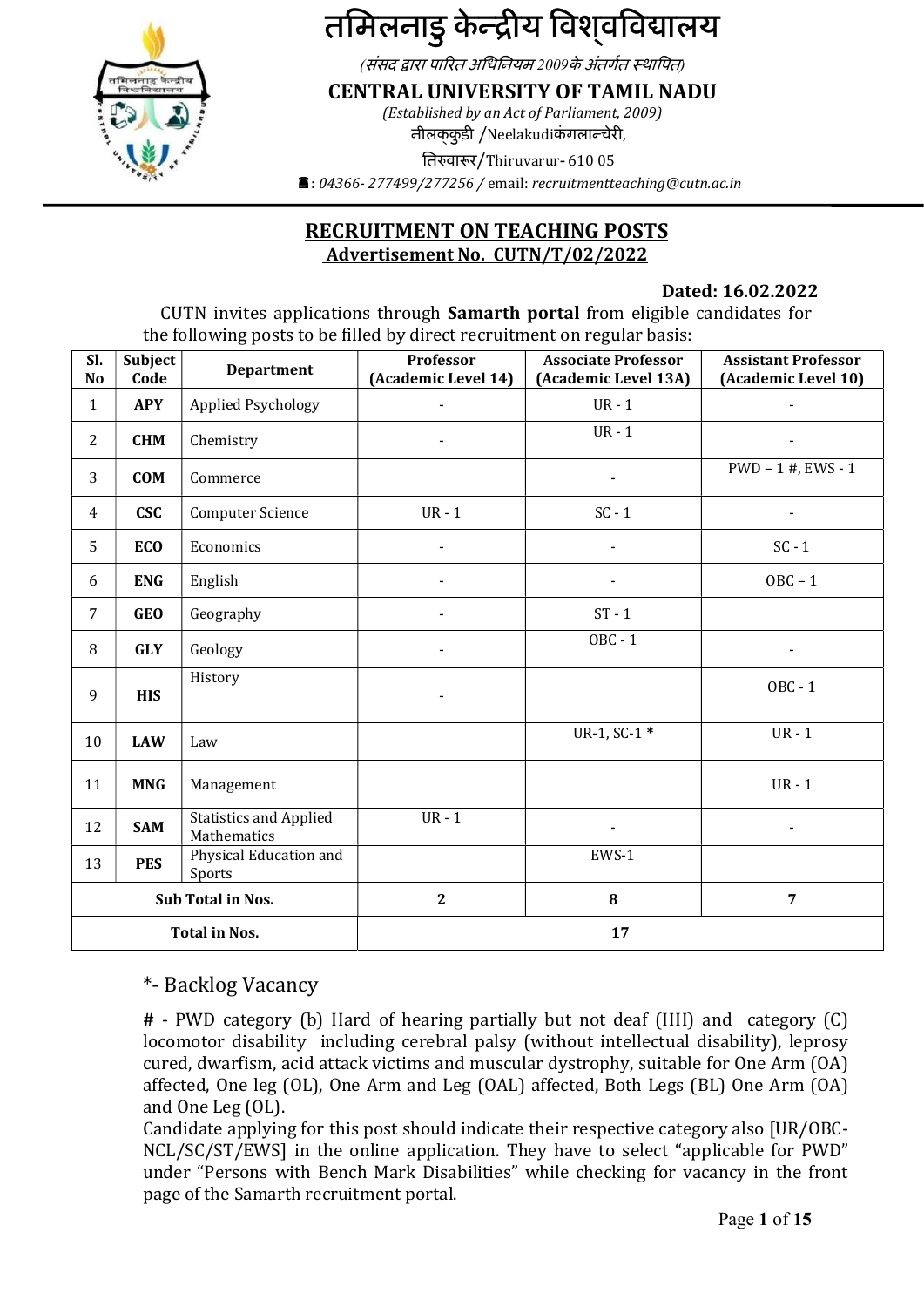| Note: |                                                                                                                                                                                                                                                                                                                                                                                                                                                                                                                                                                                                                                                                                                                                                                                                                                                                                                                                                                                                                                                                                                                                                                                                                                                                                                                                                                                                                                                                                                                                                                                                                                              |
|-------|----------------------------------------------------------------------------------------------------------------------------------------------------------------------------------------------------------------------------------------------------------------------------------------------------------------------------------------------------------------------------------------------------------------------------------------------------------------------------------------------------------------------------------------------------------------------------------------------------------------------------------------------------------------------------------------------------------------------------------------------------------------------------------------------------------------------------------------------------------------------------------------------------------------------------------------------------------------------------------------------------------------------------------------------------------------------------------------------------------------------------------------------------------------------------------------------------------------------------------------------------------------------------------------------------------------------------------------------------------------------------------------------------------------------------------------------------------------------------------------------------------------------------------------------------------------------------------------------------------------------------------------------|
| 1.1   | Candidates are required to apply online through Samarth Portal (cutnrec.samarth.edu.in) by<br>e-application. The portal closes at 23: 59 Hrs on 19-03-2022 i.e. Last date of receipt of<br>applications, which will be the cut-off date for all purposes. Candidates are advised to<br>read the detailed advertisement carefully before filling up of application. Age of<br>superannuation from University services is 65 years.<br><b>Opening of Online Portal: 17.02.2022 (00:00 Hrs)</b><br><b>Closing of Online Portal: 19.03.2022 (23:59 Hrs)</b>                                                                                                                                                                                                                                                                                                                                                                                                                                                                                                                                                                                                                                                                                                                                                                                                                                                                                                                                                                                                                                                                                      |
| 1.2   | Online Application received beyond the last date shall summarily be rejected without any                                                                                                                                                                                                                                                                                                                                                                                                                                                                                                                                                                                                                                                                                                                                                                                                                                                                                                                                                                                                                                                                                                                                                                                                                                                                                                                                                                                                                                                                                                                                                     |
|       | reason whatsoever and the University will not be held responsible for any kind of delay.<br>Applications received through emails will not be considered.                                                                                                                                                                                                                                                                                                                                                                                                                                                                                                                                                                                                                                                                                                                                                                                                                                                                                                                                                                                                                                                                                                                                                                                                                                                                                                                                                                                                                                                                                     |
| 1.3   | Abbreviations: SC=Scheduled Caste; ST=Scheduled Tribe; OBC=Other Backward Classes;                                                                                                                                                                                                                                                                                                                                                                                                                                                                                                                                                                                                                                                                                                                                                                                                                                                                                                                                                                                                                                                                                                                                                                                                                                                                                                                                                                                                                                                                                                                                                           |
|       | <b>EWS</b> = Economically Weaker Section <b>PWD</b> = Persons with Disabilities; UR = Unreserved                                                                                                                                                                                                                                                                                                                                                                                                                                                                                                                                                                                                                                                                                                                                                                                                                                                                                                                                                                                                                                                                                                                                                                                                                                                                                                                                                                                                                                                                                                                                             |
| 1.4   | The qualifications and other conditions prescribed in the advertisement are as per UGC<br>Regulations on Minimum Qualifications for Appointment of Teachers and other Academic<br>Staff in Universities and Colleges and Measures for the Maintenance of Standards in Higher<br>Education 2018 (herein after referred as UGC Regulations 2018) published in the Gazette of<br>India, July 18, 2018 and UGC (Minimum Qualifications for Appointment of Teachers and<br>other Academic Staff in Universities and Colleges and Measures for the Maintenance of<br>Standards in Higher Education) Amendment regulations 2021 (and NCTE norms wherever<br>applicable) and are subject to future regulations/norms, including amendments in UGC<br>regulations from time to time, stipulated by the MHRD/UGC applicable to such<br>recruitments. For details of the regulations, please visit UGC website "www.ugc.ac.in".                                                                                                                                                                                                                                                                                                                                                                                                                                                                                                                                                                                                                                                                                                                         |
| 1.5   | (i) A minimum of 55% marks (or an equivalent grade in a point-scale, wherever the grading<br>system is followed) at the Master's level shall be the essential qualification for direct<br>recruitment of teachers and other equivalent cadres at any level.<br>(ii) A relaxation of 5% shall be allowed at the Bachelor's as well as at the Master's level for<br>the candidates belonging to Scheduled Caste/Scheduled Tribe/Other Backward Classes<br>(OBC)(Non-creamy Layer)/Differently- abled ((b) Hard of hearing partially but not deaf<br>(HH) and category (C) locomotor disability including cerebral palsy (without intellectual<br>disability), leprosy cured, dwarfism, acid attack victims and muscular dystrophy, suitable for<br>One Arm (OA) affected, One leg (OL), One Arm and Leg (OAL) affected, Both Legs (BL) One<br>Arm (OA) and One Leg (OL)) for the purpose of eligibility and assessing good academic<br>record for direct recruitment. The eligibility marks of 55% marks (or an equivalent grade in<br>a point scale wherever the grading system is followed) and the relaxation of 5% to the<br>categories mentioned above are permissible, based only on the qualifying marks without<br>including any grace mark procedure.<br>(iii) A relaxation of 5% shall be provided, (from 55% to 50% of the marks) to the Ph.D.<br>Degree holders who have obtained their Master's Degree prior to 19 September, 1991.<br>(iv) A relevant grade which is regarded as equivalent of 55%, wherever the grading system<br>is followed by a recognized university, at the Master's level shall also be considered valid. |
| 1.6   | As per UGC 2018 Regulation:                                                                                                                                                                                                                                                                                                                                                                                                                                                                                                                                                                                                                                                                                                                                                                                                                                                                                                                                                                                                                                                                                                                                                                                                                                                                                                                                                                                                                                                                                                                                                                                                                  |
|       | a) Five non-compounded advance increments shall be admissible at the entry level of<br>recruitment as Assistant Professor to persons possessing the degree of Ph.D. awarded in a<br>relevant discipline by the University following the process of admission, registration, course<br>work and external evaluation as prescribed by the UGC and as amended from time to time.<br>b) M.Phil. Degree holders at the time of recruitment to the post of Assistant Professor shall<br>be entitled to two non-compounded advance increments.                                                                                                                                                                                                                                                                                                                                                                                                                                                                                                                                                                                                                                                                                                                                                                                                                                                                                                                                                                                                                                                                                                      |
| 1.7   | Candidates serving in private institutions are not eligible for pay protection, in case of their                                                                                                                                                                                                                                                                                                                                                                                                                                                                                                                                                                                                                                                                                                                                                                                                                                                                                                                                                                                                                                                                                                                                                                                                                                                                                                                                                                                                                                                                                                                                             |
|       | selection and joining.                                                                                                                                                                                                                                                                                                                                                                                                                                                                                                                                                                                                                                                                                                                                                                                                                                                                                                                                                                                                                                                                                                                                                                                                                                                                                                                                                                                                                                                                                                                                                                                                                       |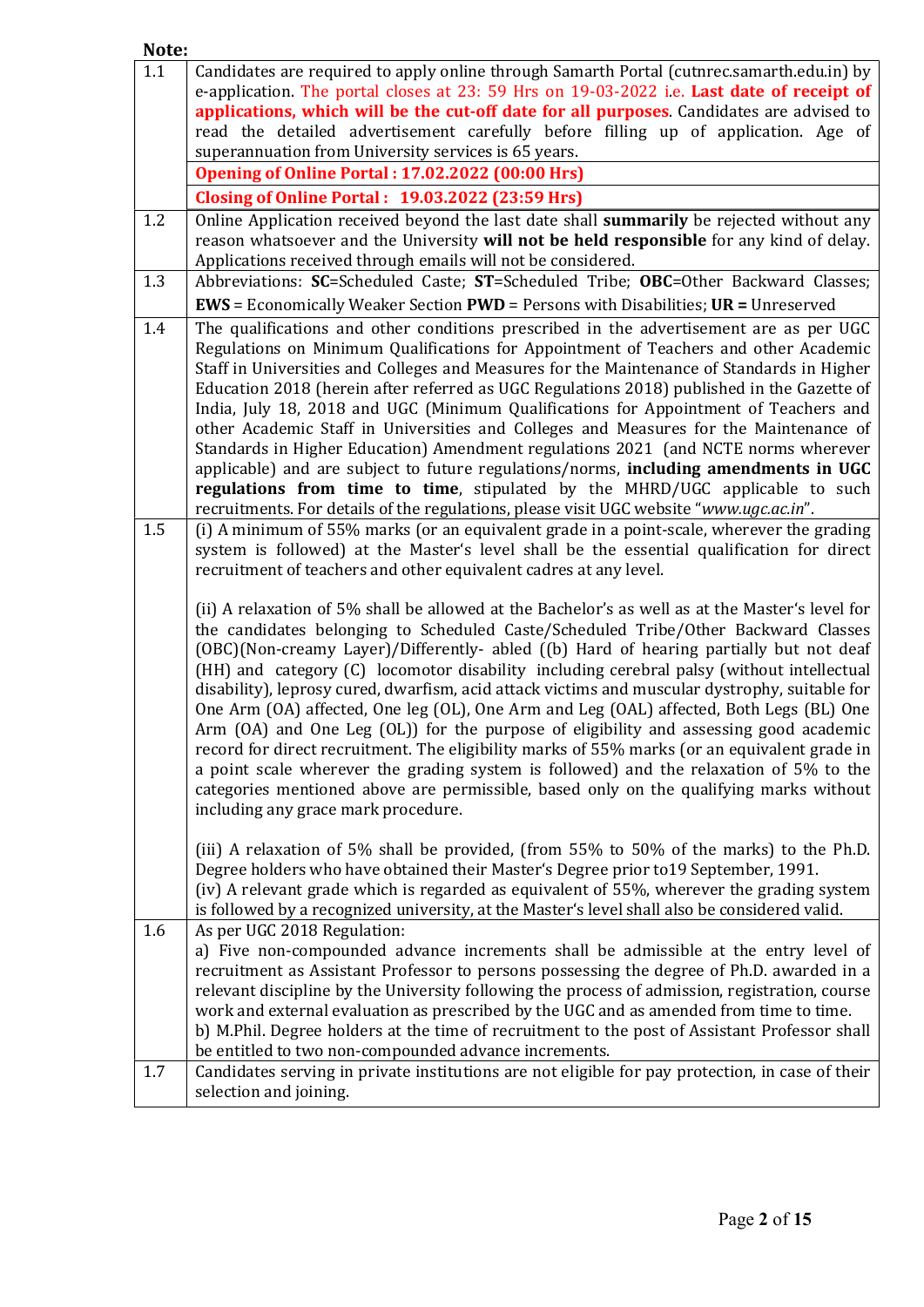| $1.8\,$ | In accordance to the UGC regulations 2018 including amendments, candidates applying for                                                                   |
|---------|-----------------------------------------------------------------------------------------------------------------------------------------------------------|
|         | the post of Assistant Professor must submit a certificate in the prescribed format as per                                                                 |
|         | Annexure I & II (as applicable) from the concerned University to the effect that their <b>Ph.D.</b>                                                       |
|         | degree is in compliance with UGC Regulations for award of Ph.D. degree, if they have                                                                      |
|         | not qualified in NET.                                                                                                                                     |
| 1.9     | Candidates who have been awarded Ph.D. from foreign Universities should enclose                                                                           |
|         | "Equivalence Certificate" issued by Association of Indian Universities, New Delhi, without                                                                |
|         | which their candidature will not be considered and application will summarily be rejected                                                                 |
| 1.10    | Application Fee: Rs.500 /- for SC / ST / PWD candidates and Rs.750/- for UR, OBC & EWS                                                                    |
|         | categories. Payment can be made through online with the following<br>link:                                                                                |
|         | https://www.onlinesbi.com/sbicollect/icollecthome.htm. (All Candidates (except PWD                                                                        |
|         | candidates) applying for UR posts have to remit fee of Rs. 750/- .PWD candidates have to                                                                  |
|         | remit fee Rs.500/-).                                                                                                                                      |
|         | How to pay online:                                                                                                                                        |
|         | The following link may be used for paying the application fees through State Bank<br>a.                                                                   |
|         | collect https://www.onlinesbi.com/sbicollect/icollecthome.htm.<br>Click check Box to proceed for payment and click "proceed" button;                      |
|         | b.<br>Select "Tamil Nadu" from drop down menu "State of Corporate/Institution" and also<br>c.                                                             |
|         | select "Educational Institution" from drop down menu "Type of Corporate/Institution"                                                                      |
|         | and click "Go" button;                                                                                                                                    |
|         | Select "Central University of Tamil Nadu" from drop down menu "Educational<br>d.                                                                          |
|         | Institution Name" and click "submit" button;                                                                                                              |
|         | Select "Other Payments" from drop down menu "Select Payment Category" and select<br>е.                                                                    |
|         | "Recruitment Fee" from drop down menu and fill the columns;<br>Columns with "*" are mandatory to fill and click "submit" button for payment through<br>f. |
|         | SBI Net Banking / or other Banks Net Banking or Credit Cards / other Payment Modes -                                                                      |
|         | UPI, SBI Collect Challan through SBI Branch. Transaction charges shall be borne by the                                                                    |
|         | remitting person.                                                                                                                                         |
|         | Note: The applicant has to take a print out of the payment receipt and attach along                                                                       |
|         | with the hard copy of the application form. The receipt number with the date of                                                                           |
|         | payment shall be entered in the Samarth Portal in the space provided.                                                                                     |
| 1.11    | Applications not accompanied with full prescribed fee or with fee sent through Money order,                                                               |
|         | crossed cheques, cash and treasury challan will not be accepted by the University and such                                                                |
|         | applications will be summarily rejected. No representation against such rejection will be                                                                 |
|         | entertained.                                                                                                                                              |
| 1.12    | Separate payment and filled in application form along with enclosures have to be submitted                                                                |
|         | for each post in every department viz. Asst. Professor, Associate Professor and Professor, in                                                             |
|         | case a candidate needs to apply for more than one post.                                                                                                   |
| 1.13    | For the post of Assistant Professor the academic score as specified in Annexure-III shall be                                                              |
|         | considered for short-listing of the candidates for interview only, and the selections shall be                                                            |
|         | based only on the performance in the interview.                                                                                                           |
|         | For the post of Associate Professor and Professor the academic / research score shall be                                                                  |
|         | calculated as specified in <b>Annexure-IV</b> . Candidates applying for the post of Associate                                                             |
|         | Professor and Professor have to submit supporting documents for their claims for academic                                                                 |
| 1.14    | research score as per Annexure - IV.<br>The University shall decide whether to proceed to Screening / Interview depending on the                          |
|         | number of applications received / number of candidates shortlisted for Interview (as the                                                                  |
|         | case may be). Vice - Chancellor's decision in this regard shall be final. The University also                                                             |
|         | reserves the right not to fill up any post.                                                                                                               |
|         | <b>Suitability of Posts for Persons with Disabilities PWD with assistive aids</b>                                                                         |
| stry,   | Locomotor Disability One Arm (OA), affected, One Leg(OL) affected, One Arm & Leg                                                                          |
|         |                                                                                                                                                           |

| Chemistry,                                | Locomotor Disability One Arm (OA), affected, One Leg(OL) affected, One Arm & Leg               |  |  |
|-------------------------------------------|------------------------------------------------------------------------------------------------|--|--|
| Computer Science, Geography               | (OAL), Both Legs (BL), DW, MUD, CP (without Int. disability), AAV, LC, HH, Low vision          |  |  |
| <b>Statistics and Applied Mathematics</b> | $(LV)$ & MD (from the above categories)                                                        |  |  |
| Psychology,<br>Applied                    | Blind(B) and Low Vision (LV), Locomotor disability-One Arm (OA) affected, One leg              |  |  |
| English,<br>Commerce,                     | (OL), One Arm and Leg(OAL) affected, Both Legs (BL) One Arm (OA) and One Leg (OL)              |  |  |
| Management,                               | disabled, Hard of Hearing partially but not deaf (HH), dwarfism (DW), Muscular Dystrophy       |  |  |
| History, Law, Economics                   | (MUD),(AAV), (CP- without int. disability), Leprosy Cured (LC),MD (From the above categories). |  |  |

.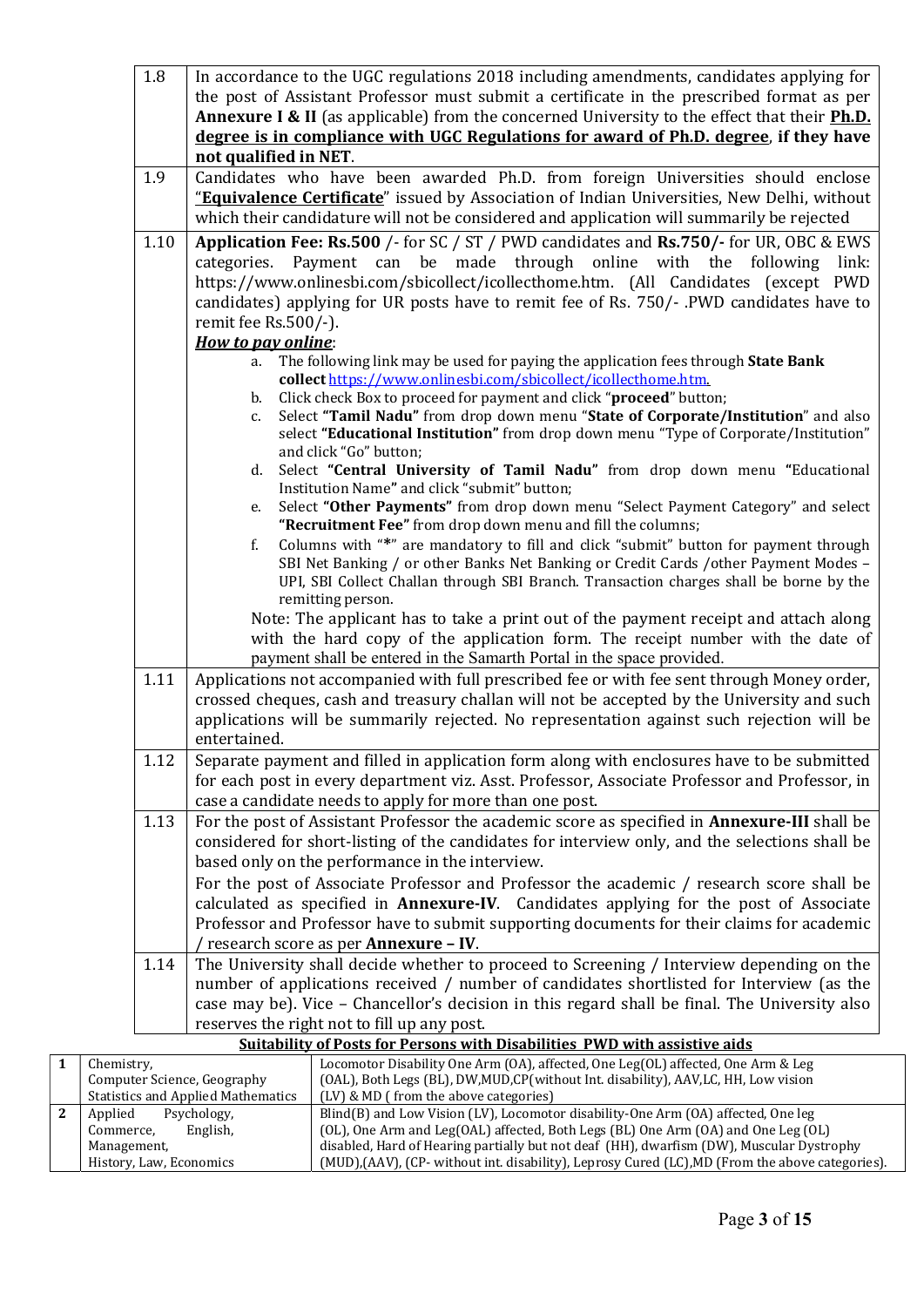# 2.1. Desirable:

| Sl.No.         | Subject                                      | <b>Desirable</b>                                                                                                                                                                                                                                                 |
|----------------|----------------------------------------------|------------------------------------------------------------------------------------------------------------------------------------------------------------------------------------------------------------------------------------------------------------------|
| $\mathbf{1}$   | <b>Applied Psychology</b>                    | Associate Professor - Open                                                                                                                                                                                                                                       |
| $\overline{2}$ | Chemistry                                    | Theoretical Physical Chemistry (Molecular Dynamics),<br>Chemical thermodynamics (Statistical thermodynamics),<br>Nuclear<br>Polymer<br>Chemistry,<br>Chemistry,<br>X-ray<br>Crystallography, Metal clusters, Bioinorganic Chemistry,<br>Organometallic Chemistry |
| 3              | Commerce                                     | Operations<br>Quantitative<br>Techniques,<br>Research<br>for<br>Management, Information systems                                                                                                                                                                  |
| $\overline{4}$ | <b>Computer Science</b>                      | Artificial Intelligence / Digital Image Processing / Pattern<br>Recognition / Cloud Computing / Machine Learning /<br>Human Computer Interaction / Wireless Sensor Networks<br>Cognitive Science / Coding Theory                                                 |
| 5              | Economics                                    | <b>Open</b>                                                                                                                                                                                                                                                      |
| 6              | English                                      | English Language Teaching and Literature                                                                                                                                                                                                                         |
| 7              | Geography                                    | Open                                                                                                                                                                                                                                                             |
| 8              | Geology                                      | <b>Open</b>                                                                                                                                                                                                                                                      |
| 9              | History                                      | Assistant Professor - Ancient Indian History                                                                                                                                                                                                                     |
| 10             | Law                                          | IPR, Labour Laws., Administrative Laws, Constitutional Law,<br>Business Laws, Environmental Laws, Corporate Laws / Open                                                                                                                                          |
| 11             | Management                                   | <b>Assistant Professor - Open</b>                                                                                                                                                                                                                                |
| 12             | <b>Statistics and Applied</b><br>Mathematics | Statistical Inference/Biostatistics/Statistical Methods in<br>Clinical<br>Trials/Time<br>Series<br>Analysis/Survival<br>Analysis/Actuarial Statistics/Design<br>Analysis<br>and<br><sub>of</sub><br>Experiments                                                  |
| 13             | Physical Education and<br>Sports             | Open                                                                                                                                                                                                                                                             |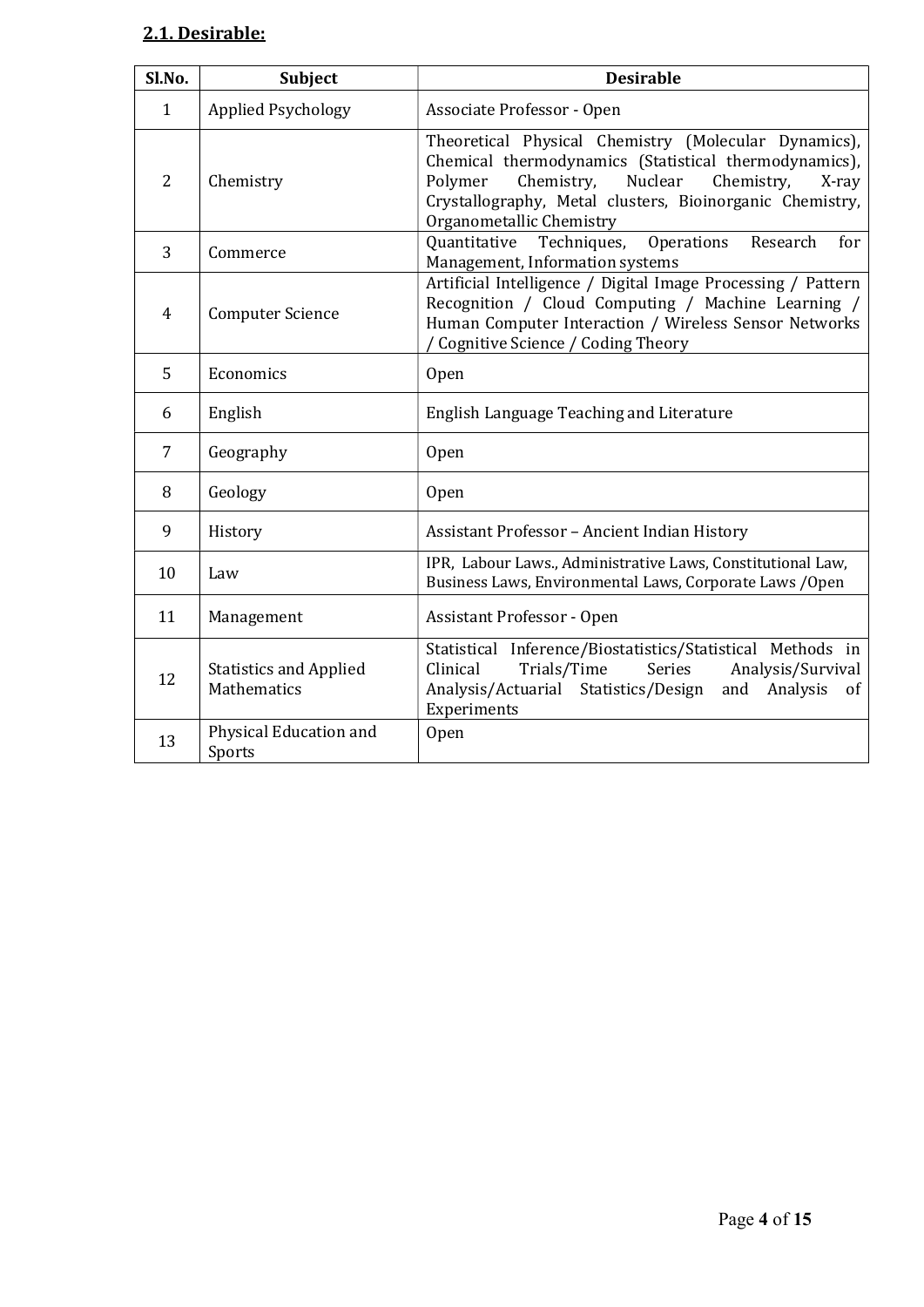| 3.1 | The following are the essential Qualifications for the posts of Professor / Associate<br>Professor / Assistant Professor Desirable for these posts are provided separately under |                                                                                                                                                                                                                                                                                                                                                                                         |  |  |  |  |
|-----|----------------------------------------------------------------------------------------------------------------------------------------------------------------------------------|-----------------------------------------------------------------------------------------------------------------------------------------------------------------------------------------------------------------------------------------------------------------------------------------------------------------------------------------------------------------------------------------|--|--|--|--|
|     | Sl.No. (2.1)                                                                                                                                                                     |                                                                                                                                                                                                                                                                                                                                                                                         |  |  |  |  |
|     | 3.1.1                                                                                                                                                                            | <b>Essential Qualification for the post of PROFESSOR:</b>                                                                                                                                                                                                                                                                                                                               |  |  |  |  |
|     |                                                                                                                                                                                  | Ph.D. degree shall be a mandatory qualification                                                                                                                                                                                                                                                                                                                                         |  |  |  |  |
|     |                                                                                                                                                                                  | I) For Sciences:                                                                                                                                                                                                                                                                                                                                                                        |  |  |  |  |
|     |                                                                                                                                                                                  | <u>Eligibility (A or B):</u>                                                                                                                                                                                                                                                                                                                                                            |  |  |  |  |
|     |                                                                                                                                                                                  | A.<br>(i) An eminent scholar having a Ph.D. degree in the concerned / allied / relevant<br>discipline, and published work of high quality, actively engaged in research with<br>evidence of published work with, a minimum of 10 research publications in the peer-<br>reviewed or UGC-listed journals and a total research score of 120 as per the criteria<br>given in Annexure - IV. |  |  |  |  |
|     |                                                                                                                                                                                  | (ii) A minimum of ten years of teaching experience in university / college as Assistant<br>Professor/ Associate Professor/ Professor, and / or research experience at<br>equivalent level at the University/ National Level Institutions with evidence of<br>having successfully guided doctoral candidate.                                                                             |  |  |  |  |
|     | <b>OR</b>                                                                                                                                                                        |                                                                                                                                                                                                                                                                                                                                                                                         |  |  |  |  |
|     |                                                                                                                                                                                  | <b>B.</b>                                                                                                                                                                                                                                                                                                                                                                               |  |  |  |  |
|     |                                                                                                                                                                                  | An outstanding professional, having a Ph.D. degree in the relevant/allied/applied<br>disciplines, from any academic institutions (not included in A above) / industry, who has<br>made significant contribution to the knowledge in the concerned/allied/relevant<br>discipline, supported by documentary evidence provided he/she has ten years'                                       |  |  |  |  |
|     |                                                                                                                                                                                  | experience.                                                                                                                                                                                                                                                                                                                                                                             |  |  |  |  |

|                                                                                                                                                                                                                                                                                                                                                                                                                        | 3.1.2                                                                                                                               | <b>Essential Qualification for the post of ASSOCIATE PROFESSOR:</b>                                                                                                                                                                                                                                                                                       |  |  |  |  |
|------------------------------------------------------------------------------------------------------------------------------------------------------------------------------------------------------------------------------------------------------------------------------------------------------------------------------------------------------------------------------------------------------------------------|-------------------------------------------------------------------------------------------------------------------------------------|-----------------------------------------------------------------------------------------------------------------------------------------------------------------------------------------------------------------------------------------------------------------------------------------------------------------------------------------------------------|--|--|--|--|
|                                                                                                                                                                                                                                                                                                                                                                                                                        |                                                                                                                                     | Ph.D. degree shall be a mandatory qualification                                                                                                                                                                                                                                                                                                           |  |  |  |  |
|                                                                                                                                                                                                                                                                                                                                                                                                                        |                                                                                                                                     | I) For Humanities, Law, Sciences                                                                                                                                                                                                                                                                                                                          |  |  |  |  |
|                                                                                                                                                                                                                                                                                                                                                                                                                        | A good academic record, with a Ph.D. Degree in the concerned/allied / relevant<br>i)<br>disciplines.                                |                                                                                                                                                                                                                                                                                                                                                           |  |  |  |  |
|                                                                                                                                                                                                                                                                                                                                                                                                                        | A Master's Degree with at least 55% marks (or an equivalent grade in a point scale,<br>ii)<br>wherever grading system is followed). |                                                                                                                                                                                                                                                                                                                                                           |  |  |  |  |
| A minimum of eight years of experience of teaching and/ or research in an<br>iii)<br>academic/research position equivalent to that of Assistant Professor in a University,<br>College or Accredited Research Institution/industry with a minimum of seven<br>publications in the peer-reviewed or UGC-listed journals and a total research score<br>of Seventy Five (75) as per criteria given in <b>Annexure-IV</b> . |                                                                                                                                     |                                                                                                                                                                                                                                                                                                                                                           |  |  |  |  |
|                                                                                                                                                                                                                                                                                                                                                                                                                        |                                                                                                                                     | <b>II) For Physical Education:</b>                                                                                                                                                                                                                                                                                                                        |  |  |  |  |
|                                                                                                                                                                                                                                                                                                                                                                                                                        |                                                                                                                                     | Postgraduate degree in Physical Education (M. P.Ed./M.P.E.) or any relevant<br>i)<br>subject with 55% marks or an equivalent grade<br>Ph.D. in the area of Physical Education<br>ii)                                                                                                                                                                      |  |  |  |  |
|                                                                                                                                                                                                                                                                                                                                                                                                                        |                                                                                                                                     | At least eight years of teaching/research experience in a department/college<br>iii)<br>of Physical Education out of which at least three years at the postgraduate<br>level with a minimum of seven publications in the peer reviewed or UGC-<br>listed journals and a total research score of Seventy Five(75) as per criteria<br>given in Annexure-IV. |  |  |  |  |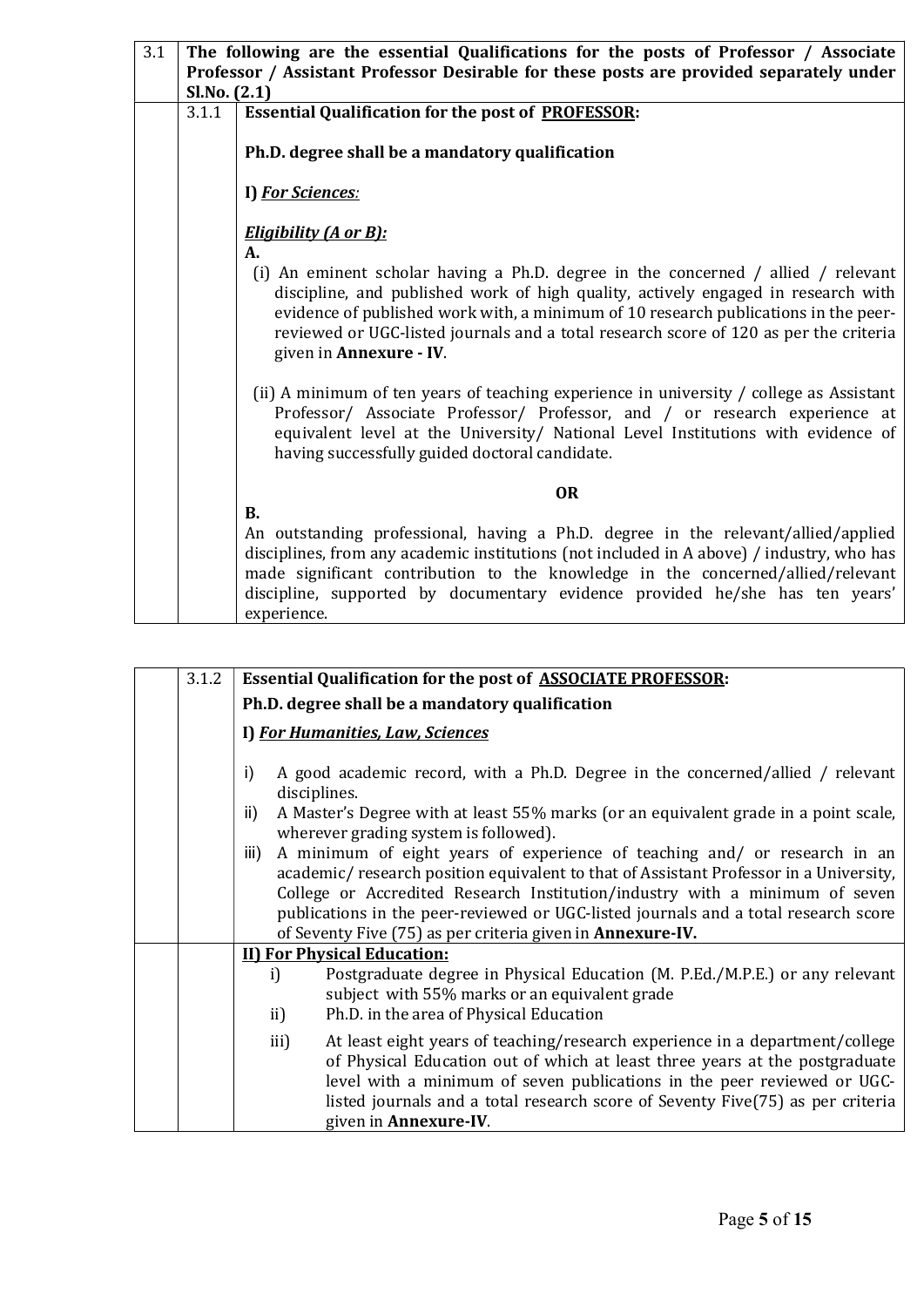#### Note:

- 1. Under the term 'Good academic record' the candidate must have obtained on an average of 45% marks in each of the two public examinations / degrees (i.e.+2 and UG) immediately preceding the Master's degree for selection to Humanities faculty and 50% for Sciences faculty. Further a relaxation of 5% shall be allowed to SC/ST/OBC/PWD candidates on the above marks wherever the post is earmarked for SC/ST/OBC/PWD.
- 2. A relaxation of 5 % may be provided in marks from 55% to 50% to the Ph.D. degree holders at the Graduate and Master's level for the SC/ST/OBC/PWD categories for the purpose of eligibility and for assessing good academic record during direct recruitment to teaching positions, based only on the qualifying marks without including any grace mark procedure

| 3.1.3 | <b>Essential Qualification for the post of ASSISTANT PROFESSOR:</b>                                                                                                                                                                                                                                                                                                                                                                                                                                                                                                                                                                                                                                                                                                               |
|-------|-----------------------------------------------------------------------------------------------------------------------------------------------------------------------------------------------------------------------------------------------------------------------------------------------------------------------------------------------------------------------------------------------------------------------------------------------------------------------------------------------------------------------------------------------------------------------------------------------------------------------------------------------------------------------------------------------------------------------------------------------------------------------------------|
|       | Eligibility (A or B)<br>А.                                                                                                                                                                                                                                                                                                                                                                                                                                                                                                                                                                                                                                                                                                                                                        |
|       | i) A Master's degree with 55% marks (or an equivalent grade in a point-scale wherever<br>the grading system is followed) in a concerned/relevant/allied subject from an<br>Indian University, or an equivalent degree from an accredited foreign university.                                                                                                                                                                                                                                                                                                                                                                                                                                                                                                                      |
|       | ii) Besides fulfilling the above qualifications, the candidate must have cleared the<br>National Eligibility Test (NET) conducted by the UGC or the CSIR, or a similar test<br>accredited by the UGC or who are or have been awarded a Ph. D. Degree in<br>accordance with the University Grants Commission (Minimum Standards and<br>Procedure for Award of M.Phil./Ph.D. Degree) Regulations, 2009 or 2016 and their<br>amendments from time to time as the case may be exempted from NET:                                                                                                                                                                                                                                                                                      |
|       | Provided, the candidates registered for the Ph.D. programme prior to July 11, 2009, shall<br>be governed by the provisions of the then existing Ordinances/Bye-laws/Regulations of<br>the Institution awarding the degree and such Ph.D. candidates shall be exempted from the<br>requirement of NET for recruitment and appointment of Assistant Professor subject to<br>the fulfillment of the following conditions :-                                                                                                                                                                                                                                                                                                                                                          |
|       | a) The Ph.D. degree of the candidate has been awarded in a regular mode;<br>b) The Ph.D. thesis has been evaluated by at least two external examiners;<br>c) An open Ph.D. viva voce of the candidate has been conducted;<br>d) The Candidate has published two research papers from his/her Ph.D. work, out of<br>which at least one is in a refereed journal;<br>e) The candidate has presented at least two papers based on his/her Ph.D work in<br>conferences/seminars sponsored/funded/supported by the UGC / ICSSR/ CSIR or<br>any similar agency.<br>The fulfillment of these conditions is to be certified by the Registrar or the Dean<br>(Academic Affairs) of the University concerned [in the prescribed format as per<br><b>Annexure I &amp; II</b> (as applicable) |
|       | Note: NET shall also not be required for such Masters Programmes in disciplines for<br>which NET is not conducted by the UGC, CSIR or similar test accredited by the UGC.<br><b>OR</b>                                                                                                                                                                                                                                                                                                                                                                                                                                                                                                                                                                                            |
|       | <b>B.</b> The Ph.D degree has been obtained from a foreign university/institution with a<br>ranking among top 500 in the World University Ranking (at any time) by any one of the<br>following: (i) Quacquarelli Symonds (QS) (ii) the Times Higher Education (THE) or (iii)<br>the Academic Ranking of World Universities (ARWU) of the Shanghai Jiao Tong University<br>(Shanghai).                                                                                                                                                                                                                                                                                                                                                                                             |
|       | Note: For the post of Assistant Professor the academic score as specified in Annexure-III<br>shall be considered for short-listing of the candidates for interview only, and the<br>selections shall be based only on the performance in the interview.                                                                                                                                                                                                                                                                                                                                                                                                                                                                                                                           |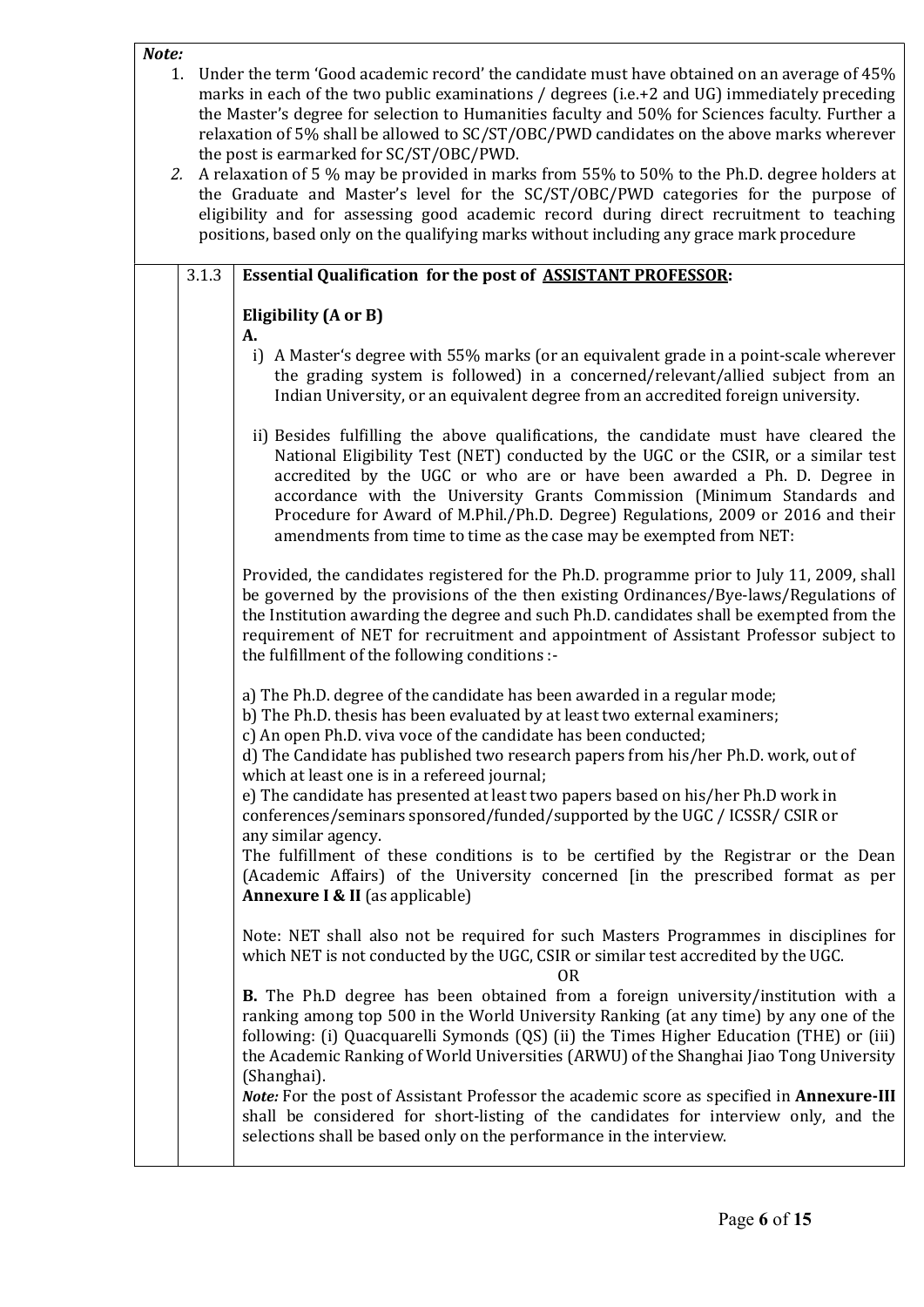## GENERAL INSTRUCTIONS:

| 4.1 | Applicants are advised to submit the online application and hard copy with all supporting                                                                                                   |
|-----|---------------------------------------------------------------------------------------------------------------------------------------------------------------------------------------------|
|     | documents well in advance without waiting till last date, to avoid any other unforeseen                                                                                                     |
|     | problems. The University will not be held responsible for any delay at any stage.                                                                                                           |
| 4.2 | The prescribed qualification and experience are minimum and the mere fact that a candidate<br>possesses the same will not entitle him/her for being called for interview. Vice-Chancellor's |
|     | decision will be final on determining the minimum number of applications required for                                                                                                       |
|     | screening and minimum number of candidates for Interview. The University reserves the right                                                                                                 |
|     | to restrict the candidates to be called for interview to a reasonable number on the basis of                                                                                                |
|     | qualifications and experience higher than the minimum prescribed as decided by the duly                                                                                                     |
|     | constituted Screening Committee and approved by the Competent Authority based on<br>prescribed norms of the University. The Screening committee shall screen the application as per         |
|     | UGC/NCTE norms. The list of shortlisted and not shortlisted candidates will be displayed in the                                                                                             |
|     | website. Call letters for attending interview will be sent only to the short-listed candidates by                                                                                           |
|     | Speed Post or Registered Post or Courier and also by email. The number of candidates to be                                                                                                  |
|     | called for interview will be as per the decision of the University.                                                                                                                         |
| 4.3 | a) Reservations for SC, ST, OBC, EWS candidates and Persons with Disabilities exist as per                                                                                                  |
|     | guidelines of the UGC/GOI and according to the Roster. Candidates applying for the Reserved                                                                                                 |
|     | posts should clearly state to which category they belong. They must also enclose a Certificate                                                                                              |
|     | issued by Tahsildar/Mandal Revenue Officer/Competent authority as proof to this effect.                                                                                                     |
|     | b) In case a candidate wants to claim benefits under Persons with Disabilities category, the                                                                                                |
|     | candidate's relevant disability should be not less than 40 per cent. Certificate from the                                                                                                   |
|     | Competent Authority to this effect, must be enclosed with the application.                                                                                                                  |
|     |                                                                                                                                                                                             |
|     | c) Candidate applying for the post(s) reserved for OBC, must submit a self-attested copy of caste                                                                                           |
|     | certificate specifically mentioning Creamy Layer-exclusion in the format prescribed by                                                                                                      |
|     | Govt. of India, issued by competent authority, vide Column 3 of G.O.I. Dept. of Personnel and<br>Training O.M.No. 36012/22/93-Estt.(SCT) dated 8.9.1993 and modified vide DOPT's            |
|     | 0.M.No.36033/3/2004-Estt.(Res) dated 9.3.2004, and revised vide 0.M. No.36033/3/2004-                                                                                                       |
|     | Estt. (Res) dated 14.10.2008, and subsequent amendments without which applications will                                                                                                     |
|     | not be considered. The form of Caste Certificate must be in the format as prescribed by the                                                                                                 |
|     | Govt. of India, which is enclosed as Annexure - V.                                                                                                                                          |
|     |                                                                                                                                                                                             |
|     | d) Relaxation in age & qualification will be applicable to only those posts which are reserved<br>and candidates with relaxed standards will not be considered for Unreserved position      |
|     | (Ref.No.36011/1/98-Estt.(Res) dated 01/07/1998). Candidates seeking or given relaxation                                                                                                     |
|     | will only be considered against the relevant reserved category.                                                                                                                             |
|     |                                                                                                                                                                                             |
|     | e) Candidate applying for the post(s) reserved for EWS, must submit a self-attested copy of                                                                                                 |
|     | certificate as per Annexure-VI                                                                                                                                                              |
|     |                                                                                                                                                                                             |
|     | e) Relaxation in age & qualification will be applicable to only those posts which are reserved<br>and candidates with relaxed standards will not be considered for Unreserved position      |
|     | (Ref.No.36011/1/98-Estt.(Res) dated 01/07/1998). Candidates seeking or given relaxation                                                                                                     |
|     | will only be considered against the relevant reserved category                                                                                                                              |
|     |                                                                                                                                                                                             |
| 4.4 | The University reserves the right to relax any of the qualifications, experience, etc., in deserving                                                                                        |
|     | cases in respect of any post. However, this cannot be claimed as a right.                                                                                                                   |
| 4.5 | The number of posts indicated in this advertisement is tentative. The University reserves the                                                                                               |
|     | right to fill any consequential vacancies, and /or to increase/decrease the number of posts and                                                                                             |
|     | make appointments accordingly or not to fill any vacancy.                                                                                                                                   |
| 4.6 | Canvassing in any form on behalf of any candidate will disqualify candidature.                                                                                                              |
| 4.7 | Selection will be made on the basis of candidate's academic record, teaching & research                                                                                                     |
|     | experience and their performance in the interview. The University may utilize seminar                                                                                                       |
|     | /colloquium and/or any other modes as a method of selection.                                                                                                                                |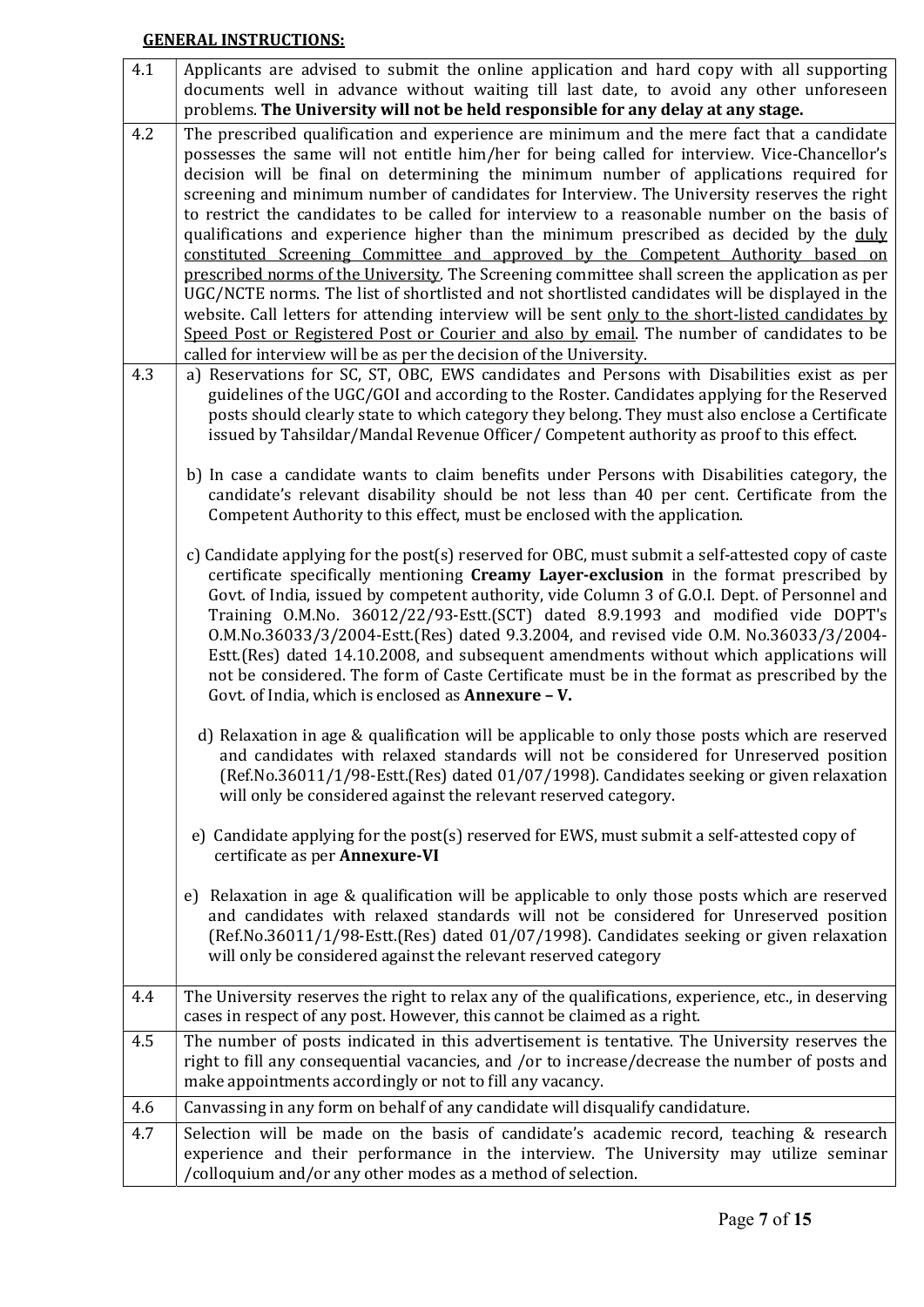| 4.8  | Candidates working in Government Universities / Government / Autonomous Bodies / Public Sector                                                |  |  |  |  |  |
|------|-----------------------------------------------------------------------------------------------------------------------------------------------|--|--|--|--|--|
|      | undertakings should upload No objection certificates from their employers and send hard copies of                                             |  |  |  |  |  |
|      | their applications with No Objection Certificates uploaded online during e-application.                                                       |  |  |  |  |  |
| 4.9  | All the documents in support of Research & Academic contribution must be enclosed with the                                                    |  |  |  |  |  |
|      | application.                                                                                                                                  |  |  |  |  |  |
| 4.10 | The assessment shall be based on evidence produced by the teacher such as copy of                                                             |  |  |  |  |  |
|      | publications, project sanction letter, utilization and completion certificates issued by the                                                  |  |  |  |  |  |
|      | University and acknowledgements for patent filing and approval letters, students' Ph.D. award<br>letter etc                                   |  |  |  |  |  |
| 4.11 | Experience, qualifications and eligibility will be reckoned as on the last of the receipt of                                                  |  |  |  |  |  |
|      | application (i.e. 19.03.2022). Self attested clear photocopies of all certificates must be                                                    |  |  |  |  |  |
|      | attached with the application.                                                                                                                |  |  |  |  |  |
| 4.12 | Candidates joining the University will be covered under National Pension System (NPS) as only                                                 |  |  |  |  |  |
|      | NPS is in operation in the University.                                                                                                        |  |  |  |  |  |
| 4.13 | Incomplete applications in any respect will summarily be rejected.                                                                            |  |  |  |  |  |
| 4.14 | Applicant should provide the complete addresses of three references to whom this University                                                   |  |  |  |  |  |
|      | can make a reference at any time during the selection process. These references should be from                                                |  |  |  |  |  |
|      | the subject / area of specialization. If the candidate is employed, one of the references must be<br>his immediate Supervisory Officer / HOD. |  |  |  |  |  |
| 4.15 | After submitting the online application, candidates have to take a printout of the online                                                     |  |  |  |  |  |
|      | application and send along with enclosures [educational qualifications, experience, research,                                                 |  |  |  |  |  |
|      | reservation category certificate if applicable] etc. on or before 29.03.2022 to the following                                                 |  |  |  |  |  |
|      | address:                                                                                                                                      |  |  |  |  |  |
|      |                                                                                                                                               |  |  |  |  |  |
|      | Application for the Post of _________<br>To                                                                                                   |  |  |  |  |  |
|      | <b>The Joint Registrar</b>                                                                                                                    |  |  |  |  |  |
|      | <b>Recruitment Cell</b>                                                                                                                       |  |  |  |  |  |
|      | <b>Central University of Tamil Nadu</b>                                                                                                       |  |  |  |  |  |
|      | Neelakudi Campus,<br>Thiruvarur - 610 005, Tamil Nadu                                                                                         |  |  |  |  |  |
|      |                                                                                                                                               |  |  |  |  |  |
|      |                                                                                                                                               |  |  |  |  |  |
| 4.16 | <b>IMPORTANT:</b>                                                                                                                             |  |  |  |  |  |
|      | 1. APPLICATIONS OF CANDIDATES WHO DO NOT FULFILL THE MINIMUM ELIGIBILITY                                                                      |  |  |  |  |  |
|      | CRITERIA INCLUDING FULFILLMENT OF "GOOD ACADEMIC RECORD" WILL SUMMARILY BE                                                                    |  |  |  |  |  |
|      | REJECTED.                                                                                                                                     |  |  |  |  |  |
|      | 2. NO INTERIM CORRESPONDENCE WILL BE ENTERTAINED FROM ANY CANDIDATE.                                                                          |  |  |  |  |  |
|      | 3. MERE FULFILLMENT OF THE ELIGIBILITY CRITERIA IS NOT ENOUGH FOR A CANDIDATE                                                                 |  |  |  |  |  |
|      | TO BE CALLED FOR INTERVIEW. THE SCREENING COMMITTEES RECOMMENDATIONS AND<br>COMPETENT AUTHORITY'S DECISION WILL BE FINAL.                     |  |  |  |  |  |
|      | 4. ALL UPDATES TO THIS ADVERTISEMENT INCLUDING CORRIGENDUM, AMENDMENT, IF                                                                     |  |  |  |  |  |
|      | ANY, WILL BE HOSTED ON THE WEBSITE ONLY AND THE CANDIDATES ARE ADVISED TO                                                                     |  |  |  |  |  |
|      | CHECK THE WEBSITE PERIODICALLY FOR UPDATES.                                                                                                   |  |  |  |  |  |
|      | 5. All EMAIL COMMUNICATIONS SHALL BE ADDRESSED TO recruitmentteaching@cutn.ac.in                                                              |  |  |  |  |  |

 Sd/- Registrar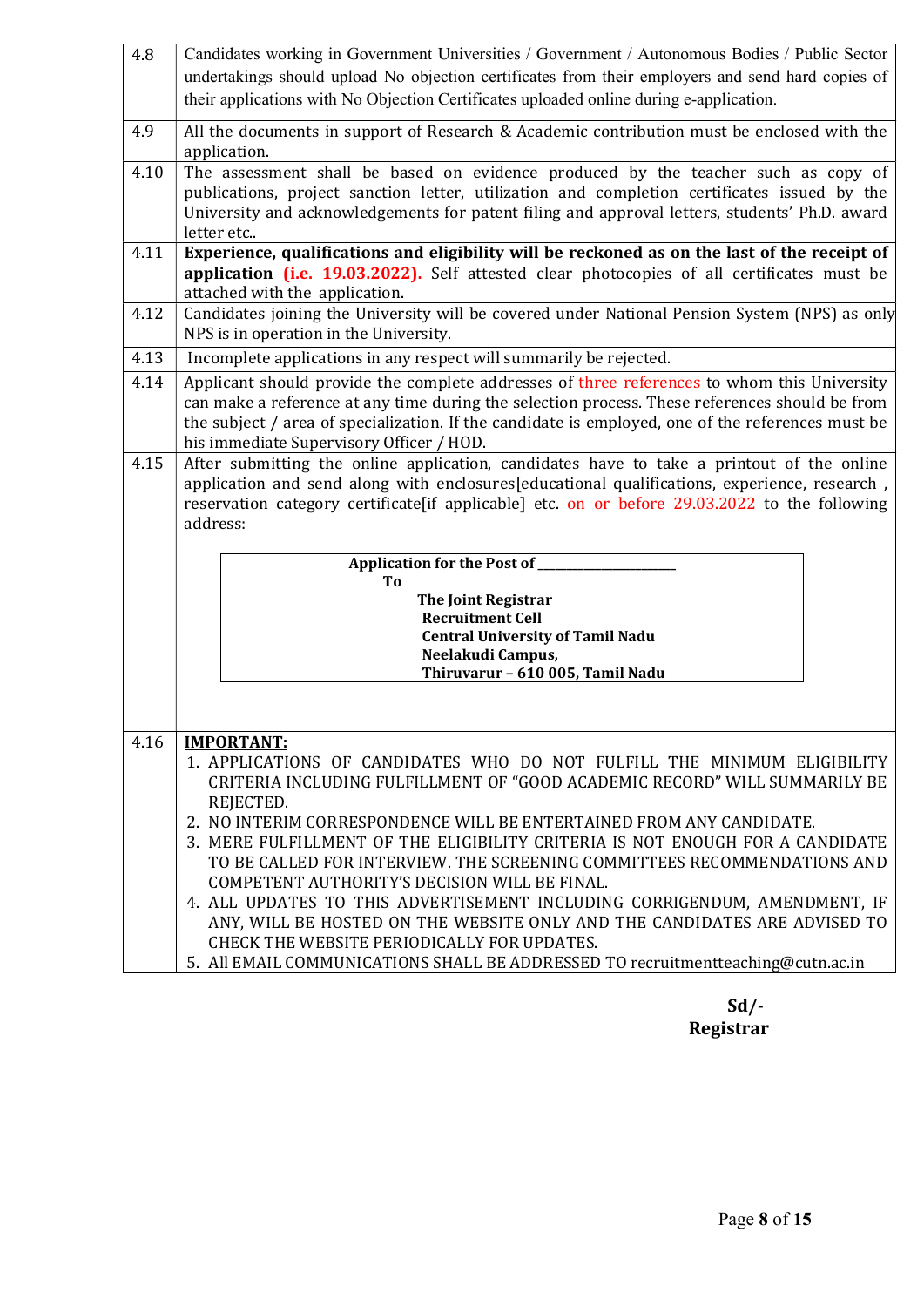# (The award of degrees to candidates registered for Ph.D. Programme after 11th July, 2009)

(On the letter head of the University/ Institution)

## TO WHOMSOEVER IT MAY CONCERN

|            |  | This is certify that Mr. ________________ (Reg. No________________) has           |  |                                 |  |
|------------|--|-----------------------------------------------------------------------------------|--|---------------------------------|--|
|            |  | successfully completed Ph.D. programme in the Faculty of                          |  |                                 |  |
|            |  |                                                                                   |  | University / Institution during |  |
|            |  | the year $\_\_\_\_\$ The Ph.D. degree awarded by this University / Institution is |  |                                 |  |
|            |  | in compliance of UGC Regulation 2009 or 2016 for the award of Ph.D. degree.       |  |                                 |  |
|            |  | As part of the Ph.D. degree, the following course work was done by the            |  |                                 |  |
| candidate. |  |                                                                                   |  |                                 |  |

| $\mathbf{b}$ ) |  |
|----------------|--|
|                |  |
|                |  |

IMPORTANT:

Please note the above certificate should be issued by Registrar of the concerned University / Institution. Certificates issued by departments will not be valid.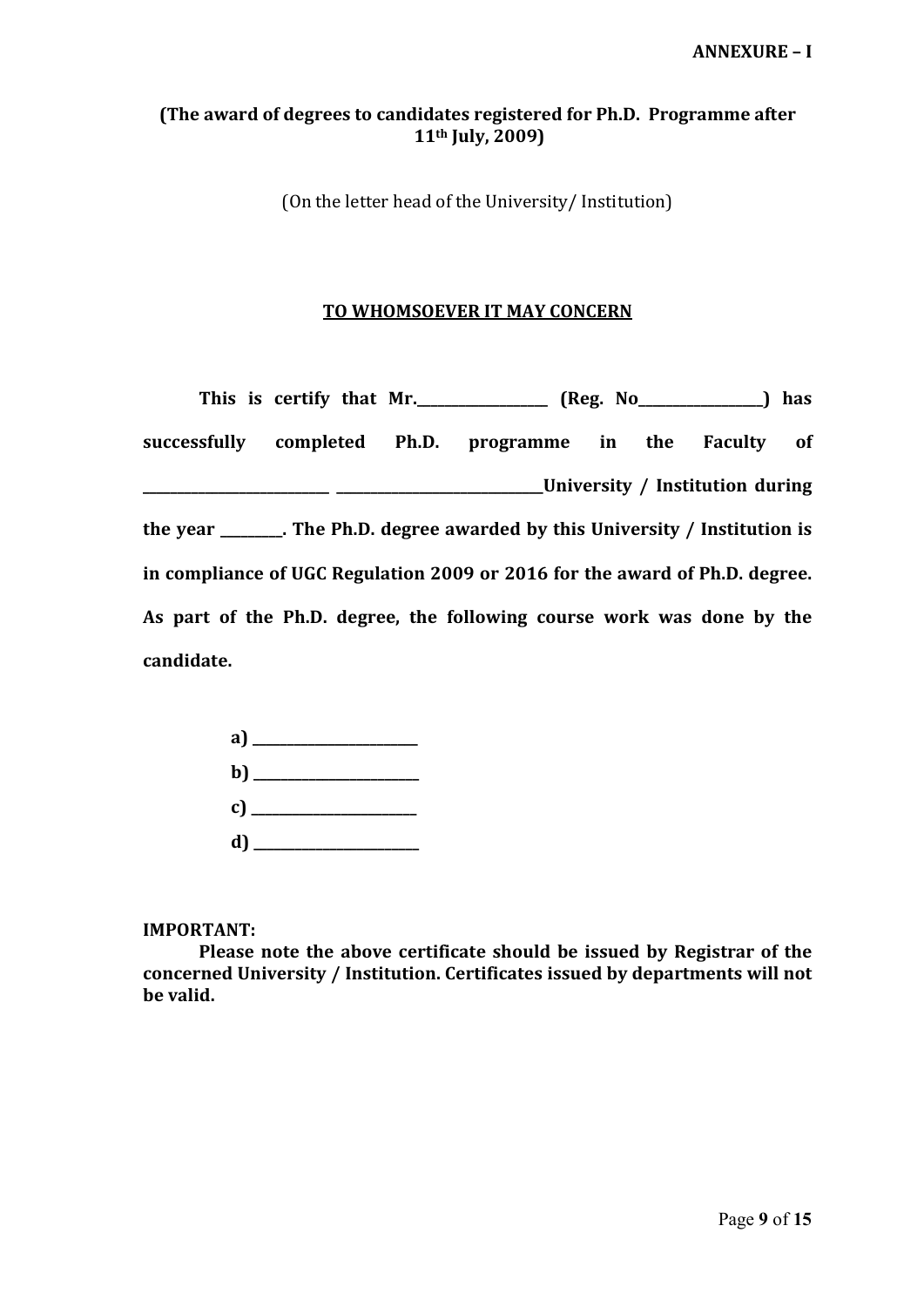# (The award of degrees to candidates registered for Ph.D. programme prior to 11th July, 2009)

(On the letter head of the University/ Institution)

# TO WHOMSOEVER IT MAY CONCERN

|             |  | This is certify that Mr. ________________ (Reg. No_______________) has          |  |                                     |  |
|-------------|--|---------------------------------------------------------------------------------|--|-------------------------------------|--|
|             |  | successfully completed Ph.D. programme in the Faculty of                        |  |                                     |  |
|             |  |                                                                                 |  | ____University / Institution during |  |
|             |  | the year _______. The Ph.D. degree awarded by this University / Institution is  |  |                                     |  |
|             |  | in compliance of the existing Ordinances / By Laws / Regulations of the         |  |                                     |  |
|             |  | University / Institution for the award of Ph.D. degree and he / she fulfils the |  |                                     |  |
| following:- |  |                                                                                 |  |                                     |  |

- a. The Ph.D. Degree of the candidates awarded in regular mode only;
- b. Evaluation of the Ph.D. Thesis by at least two external examiners;
- c. Open Ph.D. viva voce of the candidate had been conducted.
- d. Candidates had published two research papers out of which at least one in a refereed Journal from out of his / her Ph.D work;
- e. The candidate had presented two papers in seminars / conferences/ seminars sponsored/ funded/ supported by the UGC/ICSSR/ CSIR or any similar agency from out of his / her Ph.D. work;

## IMPORTANT:

Please note the above certificate should be issued by certified by the Vice Chancellor / Pro Vice – Chancellor / Dean (Academic Affairs) / Dean (University Instructions) of the concerned University. Certificates issued by departments will not be valid.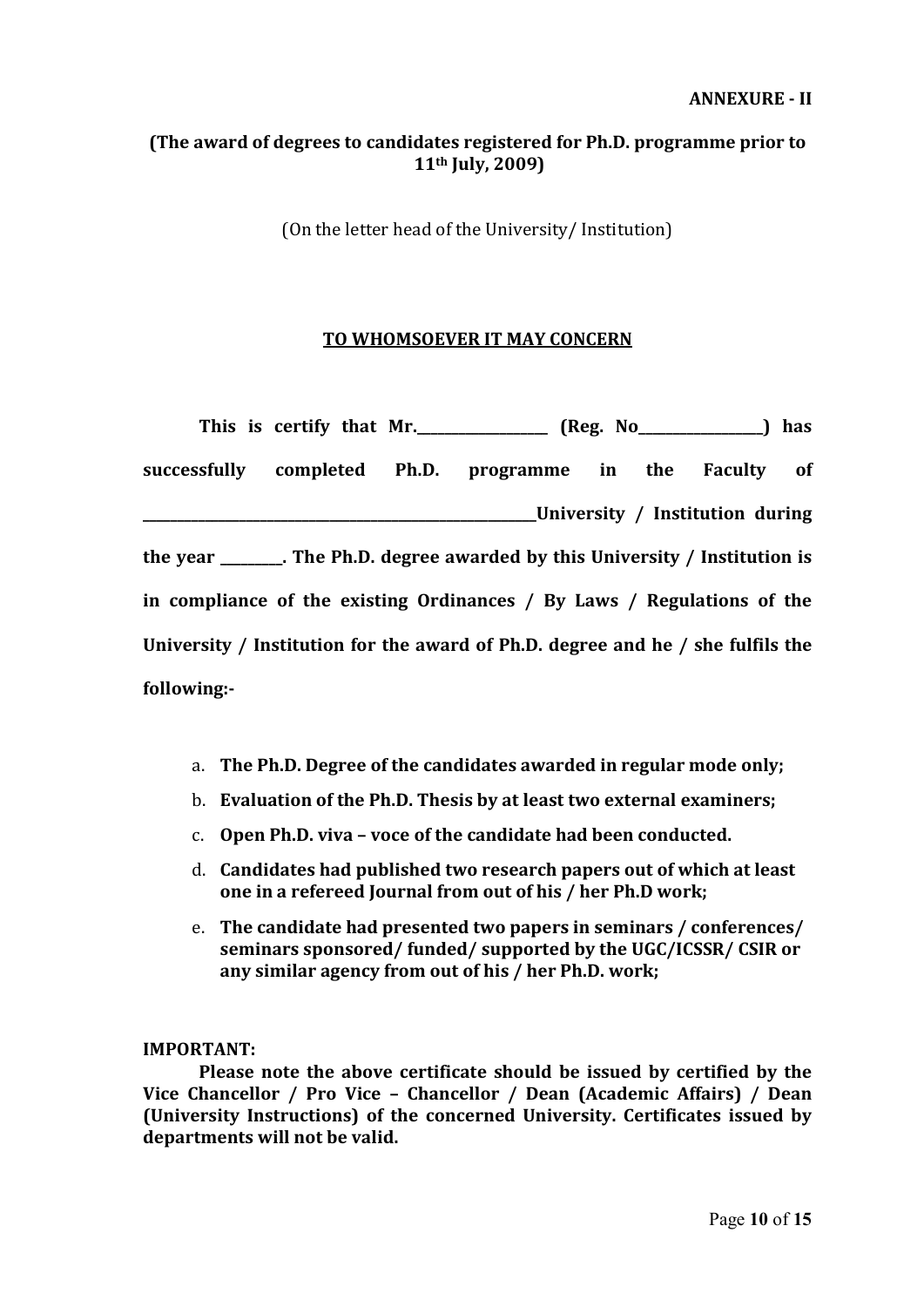#### Table: 3 A of UGC Regulations 2018

| <b>S.N.</b> | <b>Academic Record</b>                        |                     | <b>Score</b>                 |                          |                     |
|-------------|-----------------------------------------------|---------------------|------------------------------|--------------------------|---------------------|
| 1.          | Graduation                                    | 80% & Above= 15     | 60% to less                  | 55% to                   | 45% to              |
|             |                                               |                     | than $80\% = 13$             | less than                | less than           |
|             |                                               |                     |                              | $60\% = 10$              | $55% = 05$          |
| 2.          | <b>Post-Graduation</b>                        | 80% & Above= 25     | 60% to less                  |                          | 55% (50% in case of |
|             |                                               |                     | than $80\% = 23$             | SC/ST/OBC                | $[non -]$           |
|             |                                               |                     |                              | creamy                   |                     |
|             |                                               |                     |                              | layer)/PWD)              |                     |
|             |                                               |                     |                              | to less than $60\% = 20$ |                     |
| 3.          | M.Phil.                                       | $60\%$ & above = 07 | 55% to less than $60\% = 05$ |                          |                     |
| 4.          | Ph.D.                                         | 30                  |                              |                          |                     |
| 5.          | <b>NET with JRF</b>                           | 07                  |                              |                          |                     |
|             | <b>NET</b>                                    | 05                  |                              |                          |                     |
|             | <b>SLET/SET</b>                               | 03                  |                              |                          |                     |
| 6.          | <b>Research</b><br><b>Publications</b><br>(2) | 10                  |                              |                          |                     |
|             | for<br>each<br>marks<br>research              |                     |                              |                          |                     |
|             | publications<br>published<br>in               |                     |                              |                          |                     |
|             | Peer-Reviewed or UGC-listed                   |                     |                              |                          |                     |
|             | Journals)                                     |                     |                              |                          |                     |
| 7.          | <b>Teaching / Post Doctoral</b>               | 10                  |                              |                          |                     |
|             | <b>Experience (2 marks for one</b>            |                     |                              |                          |                     |
|             | year each)#                                   |                     |                              |                          |                     |
| 8.          | <b>Awards</b>                                 |                     |                              |                          |                     |
|             | International / National Level                | 03                  |                              |                          |                     |
|             | (Awards given by International                |                     |                              |                          |                     |
|             | Organisations/ Government of                  |                     |                              |                          |                     |
|             | India/ Government<br>of India                 |                     |                              |                          |                     |
|             | recognised<br>National<br>Level               |                     |                              |                          |                     |
|             | Bodies)                                       |                     |                              |                          |                     |
|             | State-Level                                   | 02                  |                              |                          |                     |
|             | (Awards given by State                        |                     |                              |                          |                     |
|             | Government)                                   |                     |                              |                          |                     |

#### Criteria for Short-listing of Candidates for Interview for the Post of Assistant Professors in Universities

#However, if the period of teaching/Post-doctoral experience is less than one year then the marks shall be reduced proportionately.

#### Note:

| (A) | $(i)$ M.Phil + Ph.D      | Maximum- 30 Marks |
|-----|--------------------------|-------------------|
|     | $(ii)$ JRF/NET/SET       | Maximum- 07 Marks |
|     | (iii) In awards category | Maximum- 03 Marks |

(B) Number of candidates to be called for interview shall be decided by the concerned universities.

(C)

|           | Total                        | 100 |
|-----------|------------------------------|-----|
|           | <b>Teaching Experience</b>   | 10  |
|           | <b>Research Publications</b> | 10  |
| $\cdot$ . | Academic Score               | 80  |

(D) Score shall be valid for appointment in respective State SLET/SET Universities/Colleges/Institutions only.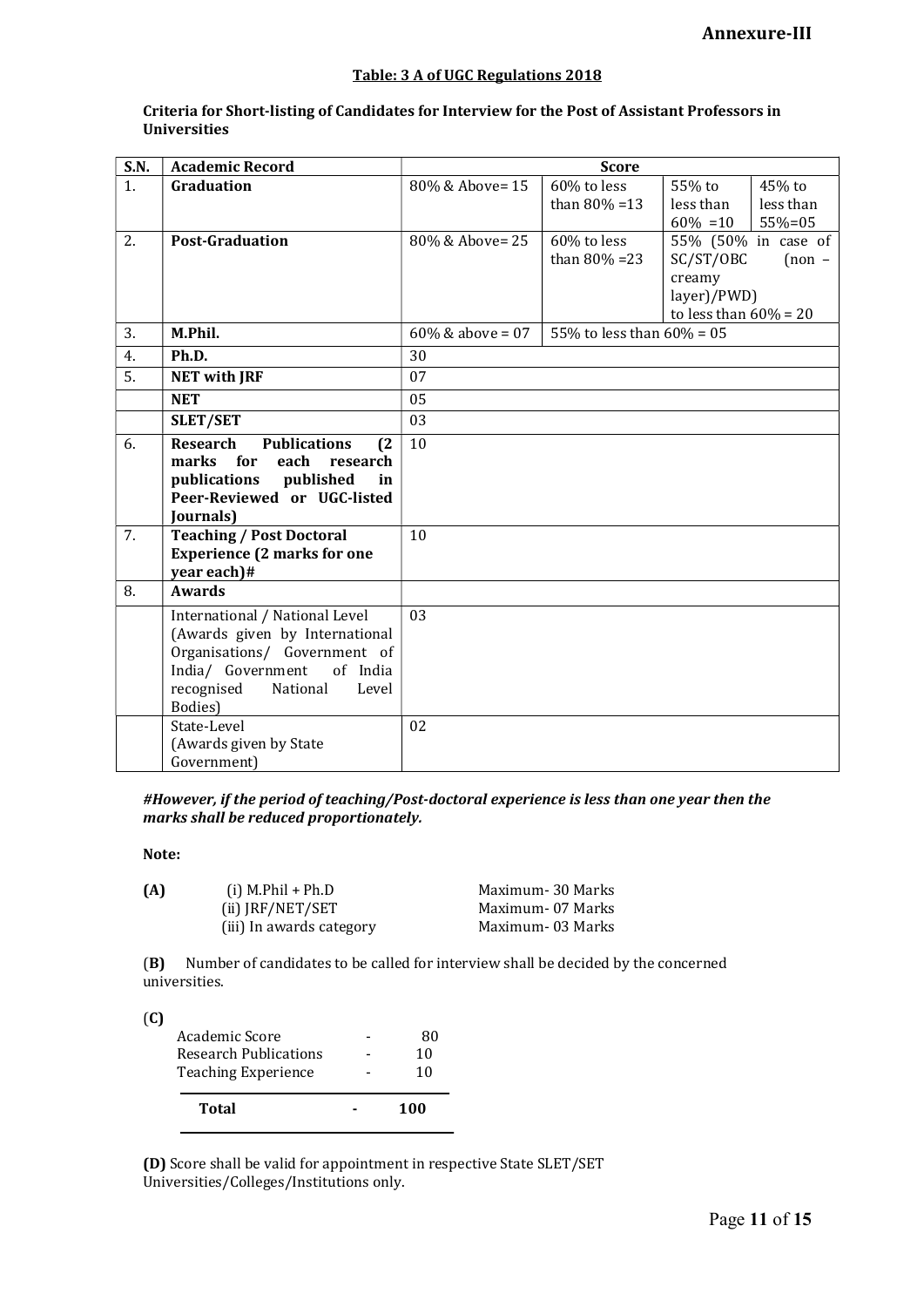## Annexure-IV

## Table-2 of UGC Regulations 2018

Methodology for University and college Teachers for calculating Academic/Research Score (Assessment must be based on evidence produced by the teacher such as: copy of publications, project sanction letter, utilization and completion certificates issued by the University and acknowledgements for patent filing and approval letters, students' Ph.D. award letter, etc,.)

| S.  | <b>Academic/Research Activity</b>                                               | Sciences/<br>Faculty<br>of | Faculty of Languages /                                                 |
|-----|---------------------------------------------------------------------------------|----------------------------|------------------------------------------------------------------------|
| No. |                                                                                 | Engineering/               | Humanities/ Arts/ Social                                               |
|     |                                                                                 | Agriculture/<br>Medical/   | Sciences/Library/                                                      |
|     |                                                                                 | <b>Veterinary Sciences</b> | Education/<br>Physical                                                 |
|     |                                                                                 |                            | Education /<br>Commerce/                                               |
|     |                                                                                 |                            | <b>Management</b><br>$\boldsymbol{\&}$<br>other<br>related disciplines |
| 1.  | Research Papers in Peer-Reviewed or UGC                                         | 08 per paper               | 10 per paper                                                           |
|     | listed Journals                                                                 |                            |                                                                        |
| 2.  | <b>Publications (other than Research papers)</b>                                |                            |                                                                        |
|     | (a) Books authored which are published by;                                      |                            |                                                                        |
|     | International publishers                                                        | 12                         | 12                                                                     |
|     | <b>National Publishers</b>                                                      | 10                         | 10                                                                     |
|     | Chapter in Edited Book                                                          | 05                         | 05                                                                     |
|     | Editor of Book by International Publisher                                       | 10                         | 10                                                                     |
|     | Editor of Book by National Publisher                                            | 08                         | 08                                                                     |
|     |                                                                                 |                            |                                                                        |
|     |                                                                                 |                            |                                                                        |
|     | (b) Translation works in Indian and Foreign<br>Languages by qualified faculties |                            |                                                                        |
|     | Chapter or Research paper                                                       | 03                         | 03                                                                     |
|     | <b>Book</b>                                                                     | 08                         | 08                                                                     |
| 3.  | Creation of ICT mediated Teaching Learning                                      |                            |                                                                        |
|     | Pedagogy and content and development of new                                     |                            |                                                                        |
|     | and innovative courses and curricula                                            |                            |                                                                        |
|     | (a) Development of Innovative pedagogy                                          | 05                         | 05                                                                     |
|     | (b) Design of new curricula and courses                                         | 02 per curricula/course    | 02 per curricula/course                                                |
|     | $(c)$ MOOCs                                                                     |                            |                                                                        |
|     | Development of complete MOOCs in 4 quadrants (4                                 | 20                         | 20                                                                     |
|     | credit course)(In case of MOOCs of lesser credits 05                            |                            |                                                                        |
|     | marks/credit)                                                                   |                            |                                                                        |
|     | <b>MOOCs</b><br>(developed<br>in<br>$\overline{4}$<br>quadrant)<br>per          | 05                         | 05                                                                     |
|     | module/lecture                                                                  |                            |                                                                        |
|     | Content writer/subject matter expert for each                                   | 02                         | 02                                                                     |
|     | module of MOOCs (at least one quadrant)                                         |                            |                                                                        |
|     | Course Coordinator for MOOCs (4 credit course) (In                              | 08                         | 08                                                                     |
|     | case of MOOCs of lesser credits 02 marks/credit)                                |                            |                                                                        |
|     | (d) E-Content                                                                   |                            |                                                                        |
|     | Development of e-Content in 4 quadrants for a                                   | 12                         | 12                                                                     |
|     | complete course/e-book                                                          |                            |                                                                        |
|     | e-Content (developed in 4 quadrants) per module                                 | 05                         | 05                                                                     |
|     | Contribution to development of e-content module                                 | 02                         | 02                                                                     |
|     | in complete course/paper/e-book (at least one                                   |                            |                                                                        |
|     | quadrant)                                                                       |                            |                                                                        |
|     | Editor of e-content for complete course/ paper /e-                              | 10                         | 10                                                                     |
|     | book                                                                            |                            |                                                                        |
| 4   | (a) Research guidance                                                           |                            |                                                                        |
|     | Ph.D.                                                                           | 10 per degree awarded      | 10 per degree awarded                                                  |
|     |                                                                                 | 05 per thesis submitted    | 05 per thesis submitted                                                |
|     | M.Phil./P.G dissertation                                                        | 02 per degree awarded      | 02 per degree awarded                                                  |
|     | (b) Research Projects Completed<br>More than 10 lakhs                           | 10                         | 10                                                                     |
|     | Less than 10 lakhs                                                              | 05                         | 05                                                                     |
|     |                                                                                 |                            |                                                                        |
|     | (c) Research Projects Ongoing:<br>More than 10 lakhs                            | 05                         | 05                                                                     |
|     |                                                                                 |                            |                                                                        |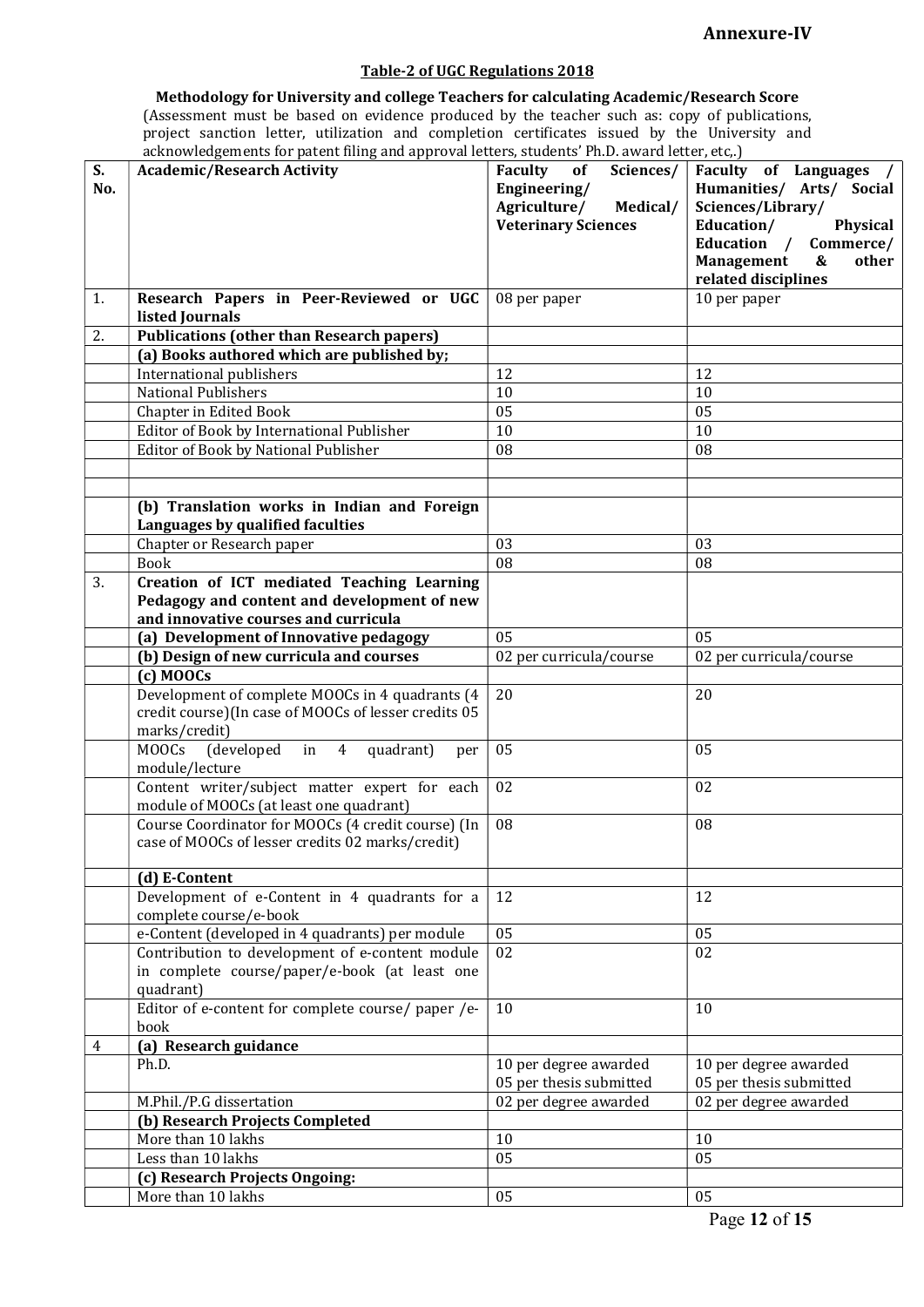|    | Less than 10 lakhs                                                    | 02 | 02 |
|----|-----------------------------------------------------------------------|----|----|
|    | (d) Consultancy                                                       | 03 | 03 |
| 5. | (a) Patents                                                           |    |    |
|    | International                                                         | 10 | 10 |
|    | National                                                              | 07 | 07 |
|    | (b) *Policy Document (Submitted to an International body/organisation |    |    |
|    | like UNO/UNESCO/World Bank/International Monetary Fund etc. or        |    |    |
|    | <b>Central Government or State Government)</b>                        |    |    |
|    | International                                                         | 10 | 10 |
|    | National                                                              | 07 | 07 |
|    | State                                                                 | 04 | 04 |
|    | (c) Awards/Fellowship                                                 |    |    |
|    | International                                                         | 07 | 07 |
|    | National                                                              | 05 | 05 |
|    |                                                                       |    |    |
|    |                                                                       |    |    |
|    |                                                                       |    |    |
| 6. | *Invited lectures/ Resource Person/ paper                             |    |    |
|    | presentation in Seminars/ Conferences/full                            |    |    |
|    | paper in Conference Proceedings (Paper                                |    |    |
|    | presented in Seminars/Conferences and also                            |    |    |
|    | published as full paper in Conference                                 |    |    |
|    | Proceedings will be counted only once)                                |    |    |
|    | International (Abroad)                                                | 07 | 07 |
|    | International (within country)                                        | 05 | 05 |
|    | National                                                              | 03 | 03 |
|    | State/University                                                      | 02 | 02 |

#### The Research score for research papers would be augmented as follows:

Peer-Reviewed or UGC-listed Journals (Impact factor to be determined as per Thomson Reuters list):

| i. Paper in refereed journals without impact factor - | 5 Points  |
|-------------------------------------------------------|-----------|
| ii. Paper with impact factor less than 1              | 10 Points |
| iii. Paper with impact factor between 1 and 2         | 15 Points |
| iv. Paper with impact factor between 2 and 5          | 20 Points |
| v. Paper with impact factor between 5 and 10          | 25 Points |
| vi. Paper with impact factor>10                       | 30 Points |
|                                                       |           |

(a) Two authors: 70% of total value of publication for each author.

(b) More than two authors: 70% of total value of publication for the First/Principal/Corresponding author

and 30% of total value of publication for each of the joint authors.

Joint Projects: Principal Investigator and Co-investigator would get 50% each.

#### Note:

- Paper presented if part of edited book or proceeding then it can be claimed only once.
- For joint supervision of research students, the formula shall be 70% of the total score for Supervisor and Co- supervisor. Supervisor and Co-supervisor, both shall get 7 marks each.
- \*For the purpose of calculating research score of the teacher, the combined research score from the categories of 5(b). Policy Document and 6. Invited lectures/Resource Person/Paper presentation shall have an upper capping of thirty percent of the total research score of the teacher concerned.
- The research score shall be from the minimum of three categories out of six categories.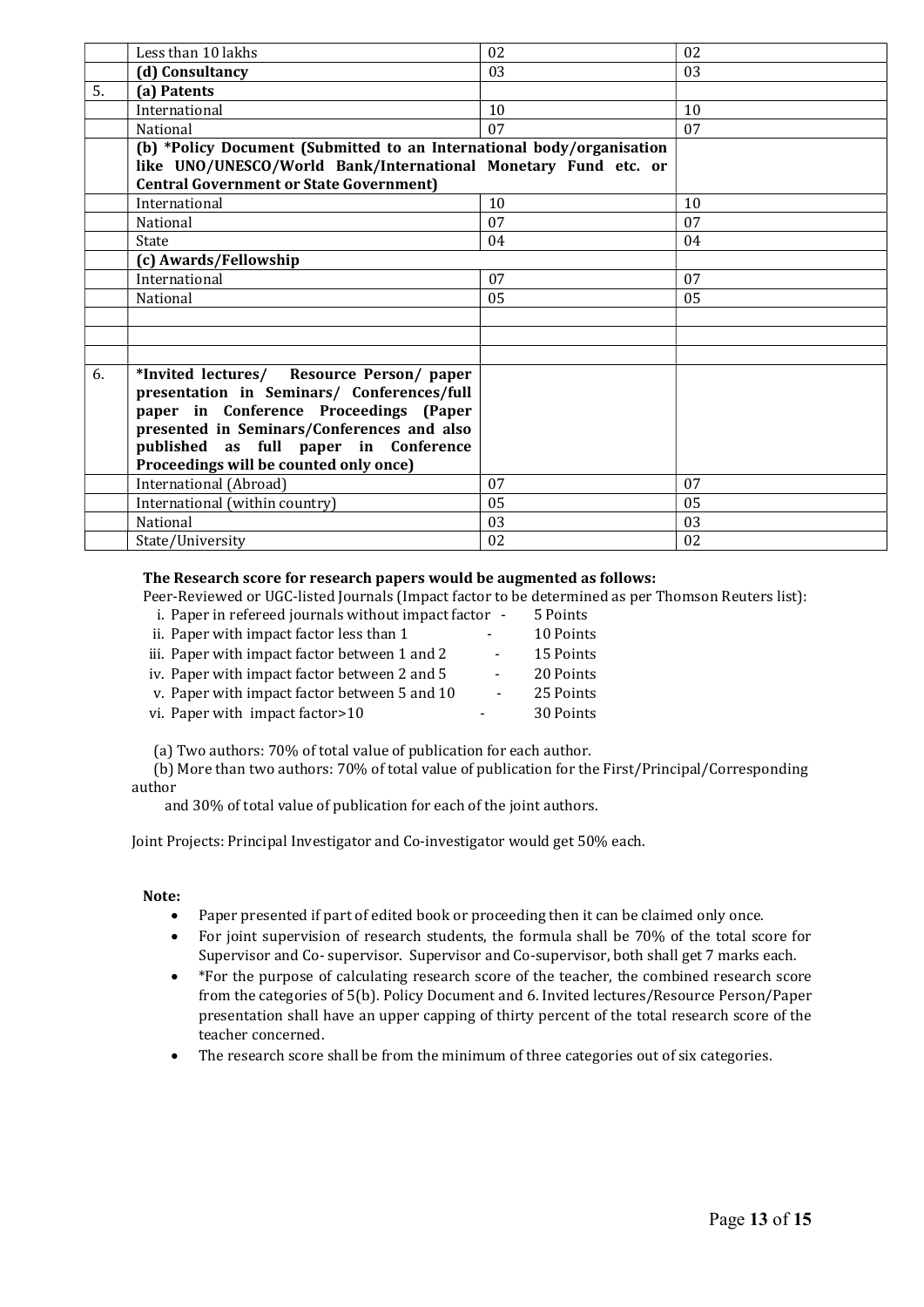# FORM OF CERTIFICATE TO BE PRODUCED BY OTHER BACKWARD CLASSES APPLYING FOR APPOINTMENT TO POSTS / ADMISSION TO CENTRAL EDUCATIONAL INSTITUTIONS (CEIs), UNDER THE GOVERNMENT OF INDIA

This is to certify that Shri. / Smt./ Kumari \_\_\_\_\_\_\_\_\_\_\_\_\_\_\_\_\_\_\_\_\_ son/ daughter of \_\_\_\_\_\_\_\_\_\_\_\_\_\_\_\_\_\_\_\_\_\_\_ of village / town \_\_\_\_\_\_\_\_\_\_\_\_\_\_\_\_\_\_\_\_\_ in District / Division \_\_\_\_\_\_\_\_\_\_\_\_\_the State / Union Territory \_\_\_\_\_\_\_\_\_\_\_\_\_\_\_\_ belongs to the \_\_\_\_\_\_\_\_\_\_\_\_\_\_\_\_\_\_\_\_\_\_ community which is recognized as a backward class under the Government of India, Ministry of Social Justice and Empowerment's Resolution No:  $data$  dated  $*$ .

Shri / Smt./Kumari \_\_\_\_\_\_\_\_\_\_\_\_\_\_\_\_\_\_\_\_\_ and / or his / her family ordinarily  $reside(s)$  in the \_\_\_\_\_\_\_\_\_\_\_\_\_\_\_\_\_\_\_\_\_\_\_\_\_\_ District / Division of the \_\_\_\_\_\_\_\_\_\_\_\_\_\_\_\_\_\_\_\_\_\_\_\_\_\_\_\_\_\_ State / Union Territory.

This is also to certify that he/she does not belong to the persons/ sections (Creamy Layer) mentioned in Column 3 of the Schedule to the Government of India, Department of Personnel & Training O.M. No. 36012/22/93 –Estt. (SCT) dated 8.9.1998\*\*

> District Magistrate Deputy Commissioner etc.

Dated:

Seal

\* -The authority issuing the certificate may have to mention the details of Resolution of Government of India, in which the caste of the candidate is mentioned as OBC. \*\*-As amended from time to time.

Note: The term "Ordinarily" used here will have the same meaning as in Section 20 of the Representation of the People Act, 1950.

The authorities competent to issue Caste Certificates are indicated below:

(i) District Magistrate / Additional Magistrate / Collector / Deputy Commissioner / Additional Deputy Commissioner / Deputy Collector / Ist Class Stipendiary Magistrate / Sub-Divisional magistrate / Taluka Magistrate / Executive Magistrate / Extra Assistant Commissioner (not below the rank of Ist Class Stipendiary Magistrate).

(ii) Chief Presidency Magistrate / Additional Chief Presidency Magistrate / Presidency Magistrate.

\_\_\_\_\_\_\_\_\_\_\_\_\_\_\_\_\_\_\_\_\_\_\_\_\_\_\_\_\_\_\_\_\_\_\_\_\_\_\_\_\_\_\_\_\_\_\_\_\_\_\_\_\_\_\_\_\_\_\_\_\_\_\_\_\_\_\_\_\_\_\_\_\_\_\_\_\_\_\_

(iii) Revenue Officer not below the rank of Tahsildar and

<sup>(</sup>iv) Sub-Divisional Officer of the area where the candidate and / or his family resides.